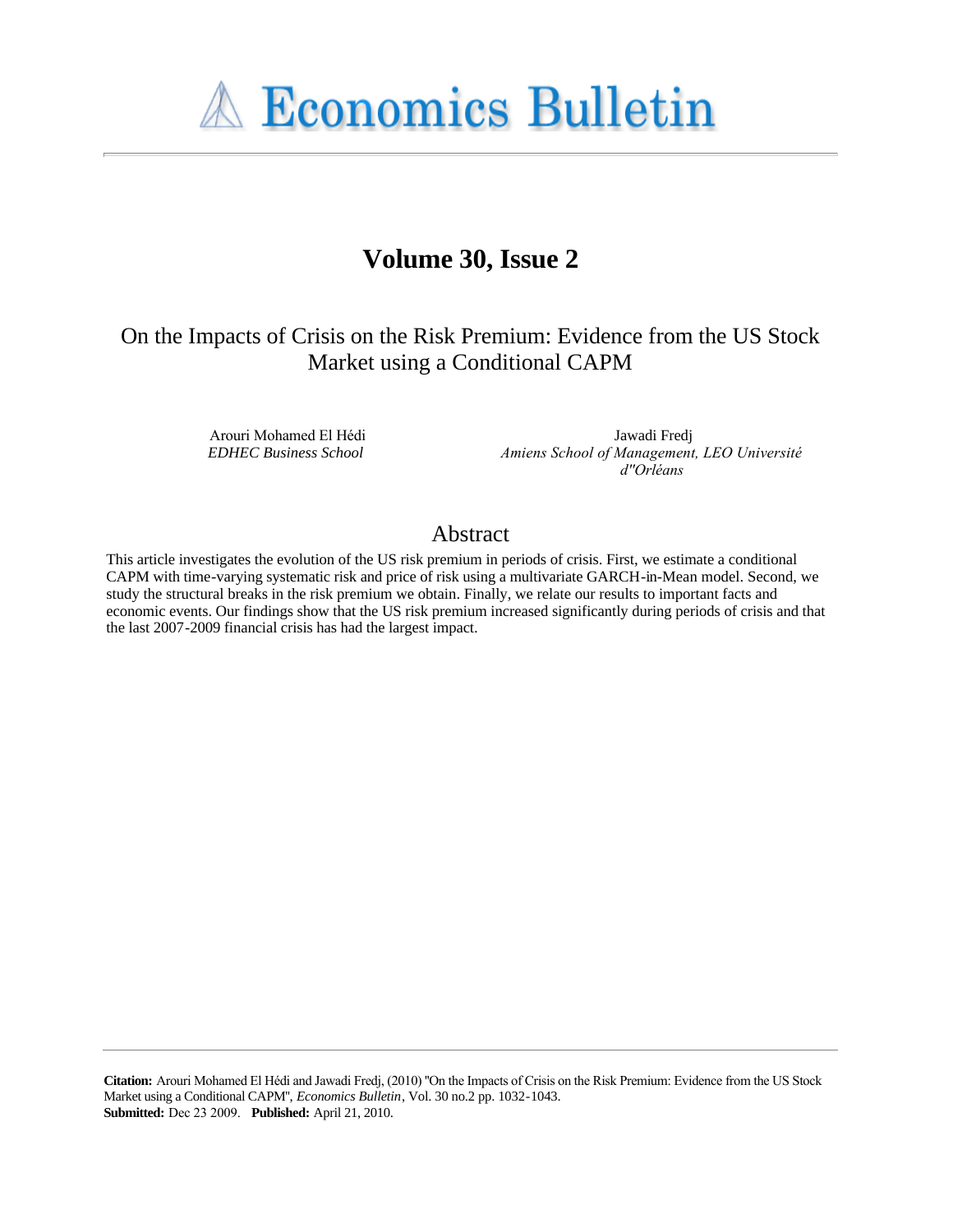# **1- Introduction**

Periods of economic and financial crisis are often characterized by high stock market volatility and financial instability. Moreover, during periods of crisis a higher risk aversion seems to be very reasonable given the excessive fear of market participants about what is going on in the markets. Thus, averse invertors should require a larger risk premium during economic troughs than during expansionary phases of the business cycle.

For example, consider the recent subprime crisis. The latter has caused an international economic and financial crisis that has affected the US market and those of most developed and emerging countries. Several theoretical and empirical studies have discussed the origins and consequences of this crisis [Allen and Gale (2007), Greenlaw *et al.* (2008), Mian and Sufi (2008), Reinhart and Rogoff (2008), Shiller (2008), and Jawadi (2009) among others]. According to these studies, the origins of the crisis were mainly: subprime credit strategies, asset and firm evaluation methods, securitization, derivative products, as well as key macroeconomic factors such as interest rate and exchange rate variations. As for the consequences of the global 2007-2009 crisis, the above papers report high financial instability, significant contagion effects and volatility spillovers between national stock markets, and interestingly, large lack of confidence in financial markets and government policies.

The present paper attempts to contribute to the debate about the impacts of crises on stock markets by focusing on the evolution of the expected risk premium during periods of crisis. The risk premium is defined as the additional remuneration required by investors to invest in risky assets. Investigating the evolution of risk premium over time is particularly interesting since it constitutes an important key for investment and capital budgeting decisions. Thus, this yields some sights regarding the investment evolution and strategy in the post-period of this global financial crisis, as well as the evolution of investors' confidence and the effectiveness of financial regulations and government policies. To the best of our knowledge, none of the previous studies has investigated empirically the impacts of the recent global economic and financial crisis on the expected stock market risk premium and compared its effects with those of previous important crises.

Methodologically, we develop a dynamic conditional version of the capital asset pricing model (CAPM), which allows for time-varying quantity and price of risk and investigate the evolution of the US stock market risk premium over the last three decades. In addition, we study the structural breaks in the price of risk, the US systematic risk and risk premium. Overall, our findings show that the US risk premium increased significantly in periods of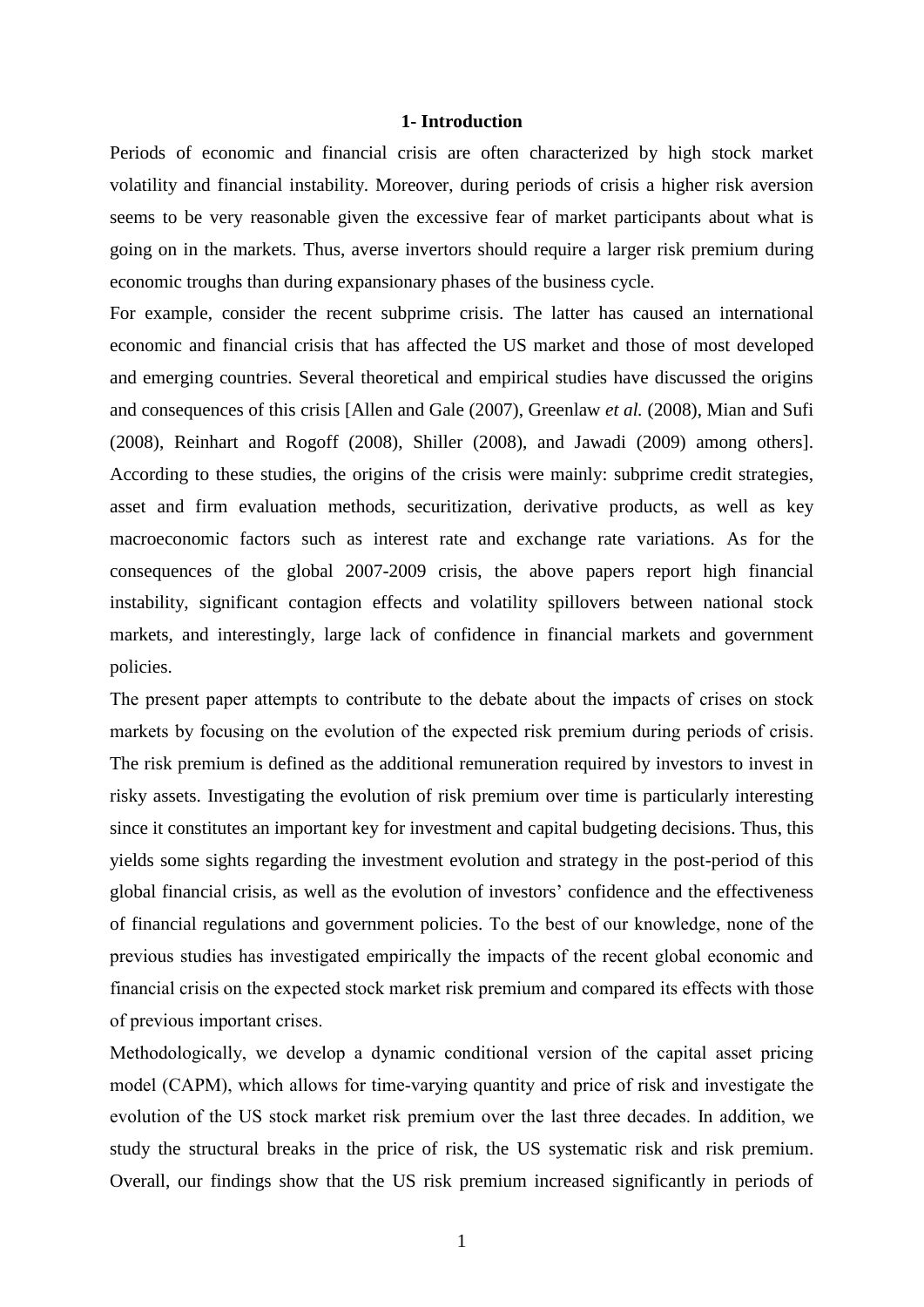crisis and that the last subprime crisis has had the largest impact on the US risk premium over the last three decades. Indeed, this crisis was associated with the highest risk aversion and systematic risk.

The remainder of the article is organized as follows. Section 2 presents the methodology. Section 3 describes the data and discusses the main empirical results. Concluding remarks are summarized in section 4.

# **2- Methodology**

The CAPM predicts that the expected excess return on an asset is proportional to its nondiversifiable risk, measured by its covariance with the market portfolio. Under the hypotheses of stock market integration and purchasing power parity, a conditional version of the CAPM can be written as follows [Adler and Dumas (1983), and Harvey (1991)]:

$$
E\left(R_{it} \mid \Omega_{t-1}\right) = \delta_{w,t-1}Cov\left(R_{it}, R_{wt} \mid \Omega_{t-1}\right) \quad \forall i,
$$
\n(1)

where  $R_{it}$  and  $R_{wt}$  are respectively the excess returns on asset *i* and on the world market,  $\delta_{w,t-1}$  is the price of world market risk. Expectations are taken with respect to the set of information variables  $\Omega_{t-1}$  available on (t-1).

Next, consider the econometric methodology. Equation (1) has to hold for both the US and world markets. Under rational expectations, we can write:

$$
R_{us,t} = \delta_{w,t-1} h_{us,w,t} + \varepsilon_{us,t},
$$
  
\n
$$
R_{w,t} = \delta_{w,t-1} h_{wt} + \varepsilon_{w,t},
$$
\n(2)

where  $\varepsilon_t = (\varepsilon_{us,t}, \varepsilon_{w,t})' \, |\, \Omega_{t-1} \sim N(0, H_t)$ ,  $H_t$  is the (2×2) conditional covariance matrix of returns,  $h_{us,w,t}$  is the conditional covariance between US and world markets (the US systematic risk), and  $h_{w,t}$  is the conditional variance of the world market.

 $H_t$  is given by:

$$
H_t = C'C + aa' * \varepsilon_{t-1} \varepsilon_{t-1}' + bb' * H_{t-1},
$$
\n(3)

where *C* is a  $(2 \times 2)$  lower triangular matrix and *a* and *b* are  $(2 \times 1)$  vectors.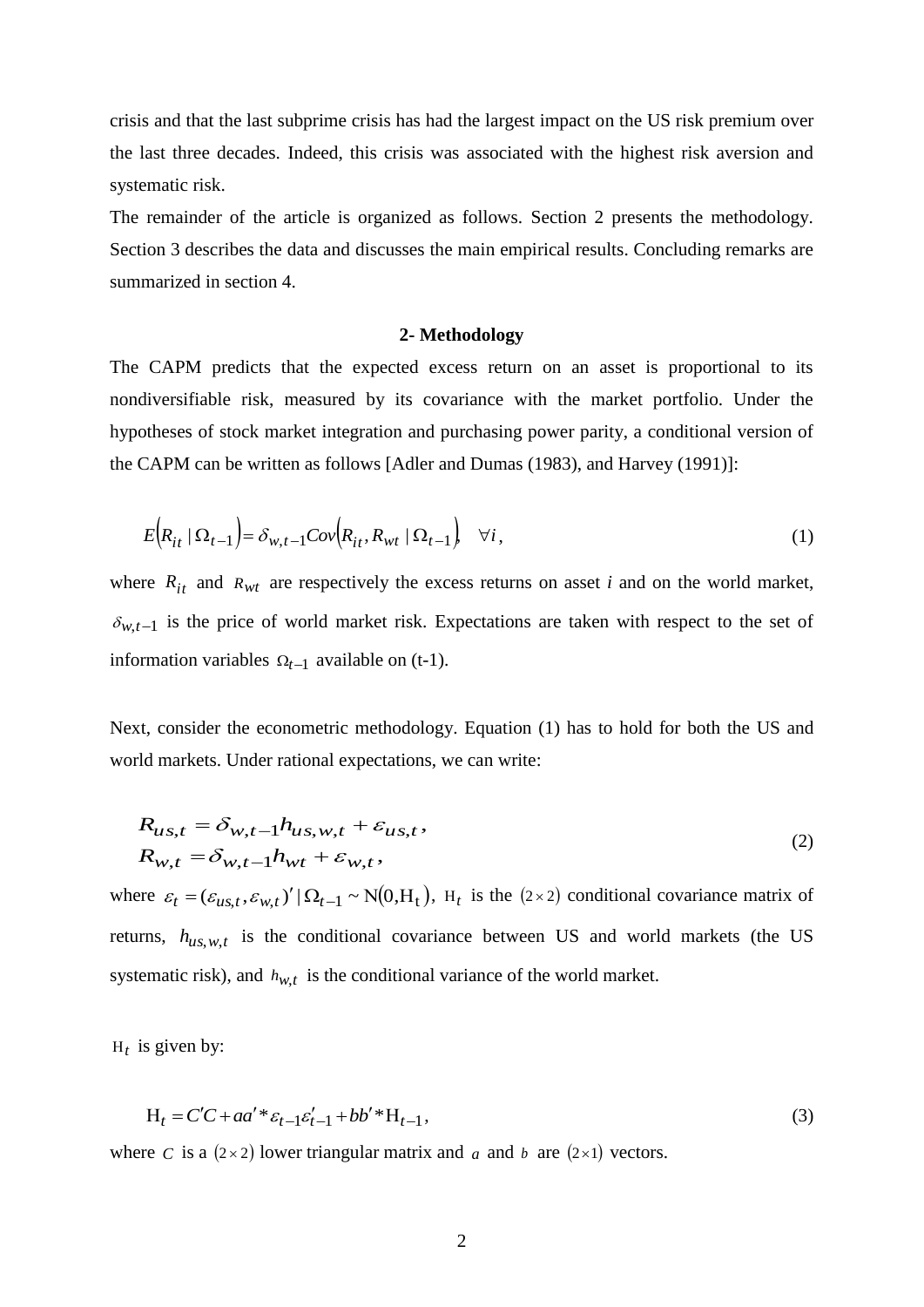Finally, turn to the price of risk. The evidence in Harvey (1991) and De Santis and Gerard (1997) suggests that the price of risk is time-varying. Furthermore, Merton (1980) and Adler and Dumas (1983) show the price of world market risk to be equal to the world aggregate risk aversion coefficient. Since most investors are risk averse, the price of risk must be positive. In this paper, we follow previous works to specify the evolution of price of risk [Harvey (1991) and Carrieri *et al.* (2007)]. This price is modelled as a positive function of information variables:  $\delta_{w,t-1} = \exp(\kappa_w' Z_{t-1})$ , where *Z* is a set of global variables included in  $\Omega_{t-1}$ . The quasi-maximum likelihood (QML) method is used to estimate the model.

Once the time-varying price of risk, systematic risk, and risk premium become available, we test for structural breaks. Let  $x_t$  be the variable under consideration (*i.e.* the price of risk, systematic risk, and risk premium). We consider the following mean-shift model with *m* breaks,  $(T_1, T_2,...,T_m)$ :

$$
x_t = \theta_j + \xi_t, \qquad t = T_{j-1} + 1, \dots, T_j,
$$
\n(4)

for  $j = 1,...,m+1$ ,  $T_0 = 0$  and  $T_{m+1} = T$ .  $\theta_j$  are the regression coefficients with  $\theta_i \neq \theta_{i+1}$  $(1 \le i \le m)$ , and  $\xi_t$  is the error-term. The estimation method developed by Bai and Perron (1998) is based on the ordinary least-squares principle. It consists in estimating the regression coefficients  $\theta_j$ , and the break dates  $(T_1, T_2, ..., T_m)$  under the condition that  $T_i - T_{i-1} \geq [\varepsilon T]$ , where  $\varepsilon$  is an arbitrary small positive number and [.] denotes integer part of argument.

In practice, we employ the selection procedure proposed by Bai and Perron (2003) in order to estimate the number of breaks. More precisely, we first look at the results of tests  $UDmaxF<sub>T</sub>$ or WD max $F_T$ ,<sup>1</sup> to see if at least one structural break exists. Then, the number of breaks is determined based upon a sequential examination of a test  $\sup F_T(l+1/l)$ .<sup>2</sup> Finally, we choose *m* break dates such that the test  $\sup F_T(l+1/l)$  is not significant for any  $l \geq m$ .<sup>3</sup>

<u>.</u>

<sup>&</sup>lt;sup>1</sup> The hypothesis of no break versus an unknown number of changes given a maximum number of breaks  $M$  for *m* is tested.

<sup>&</sup>lt;sup>2</sup> This test tests the null hypothesis of *l* breaks against its alternative of the presence of an additional break.

<sup>&</sup>lt;sup>3</sup> For more details about the application of this test procedure, see Bai and Perron (2003), and Arouri and Jouini (2009).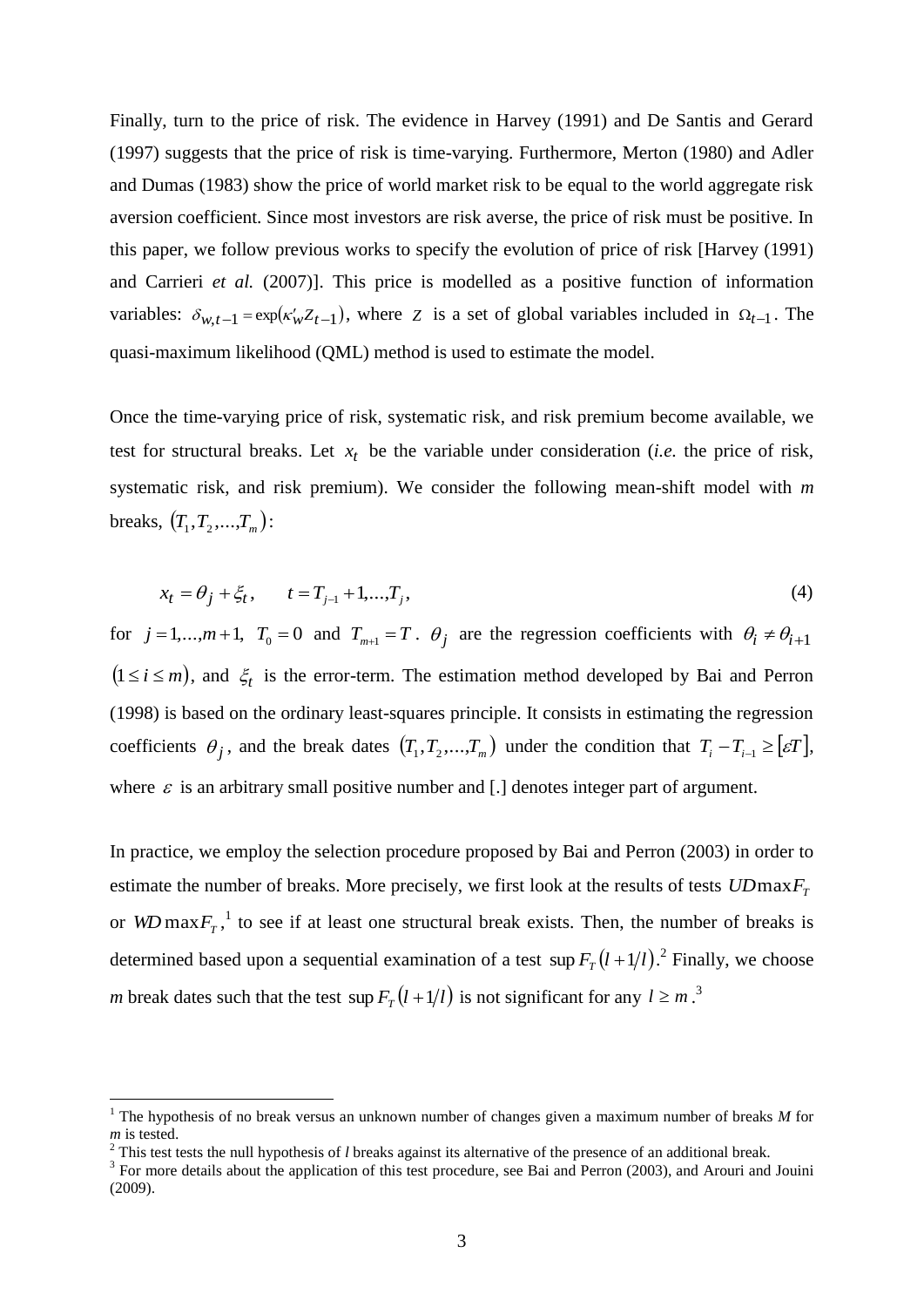# **3- Data and Empirical Results**

We first introduce the data we use. Then, we discuss the empirical results we obtain and run some robustness tests. Finally, we test for structural breaks in the price of risk, the US systematic risk and the US risk premium and investigate the evolutions of these variables in times of crisis.

# *Data*

We use monthly stock returns for the US and world markets over the period January 1970– October 2009. This sample period includes different crisis (oil shocks, the US monetary crisis, October 1987 crash, the Internet bubble, and the subprime crisis, among others). Stock returns include dividend yields and are computed in excess of the US T-bill rate.

The price of risk is modeled as a function of a certain number of instruments, which are designed to capture expectation about business cycle fluctuations. The logic that justifies the use of these instruments is that investors become more risk averse during economic troughs while the market price of risk decreases during expansionary phases of the business cycle. However, the CAPM is a partial equilibrium model and it does not specify state variables that can explain the observed dynamics of the prices of risk. In order to preserve the comparability between this study and others studies, the choice of information variables is mainly drawn from previous empirical literature in international asset pricing [Harvey (1991) De Santis *et al.* (2003)]. Thus, the set of global information includes a constant, the MSCI world dividend price ratio in excess of the 30-day Eurodollar deposit rate (WDY), the change in the US term premium spread (DUSTP), the US default premium (USDP) and the change on the one month Eurodollar deposit rate (DWIR). The data we use are obtained from DataStream International and MSCI databases.

Descriptive statistics for returns and information variables are presented in Table I. Panel A reveals a number of interesting facts. The US and world stock markets have very similar behaviors. Skewness is negative and kurtosis is above three. The Jarque-Bera test statistic (JB) strongly rejects the normality hypothesis and the Ljung-Box test shows significant autocorrelation of order 12 for the return squared. These facts support our decision to use the quasi-maximum likelihood (QML) approach of Bollerslev and Wooldridge (1992) to estimate the multivariate GARCH-in-Mean model. As a check for multicollinearity, the statistics displayed in Panel B show that the correlations among the information variables are low. This evidence suggests that our proxy of the information set contains no redundant variables.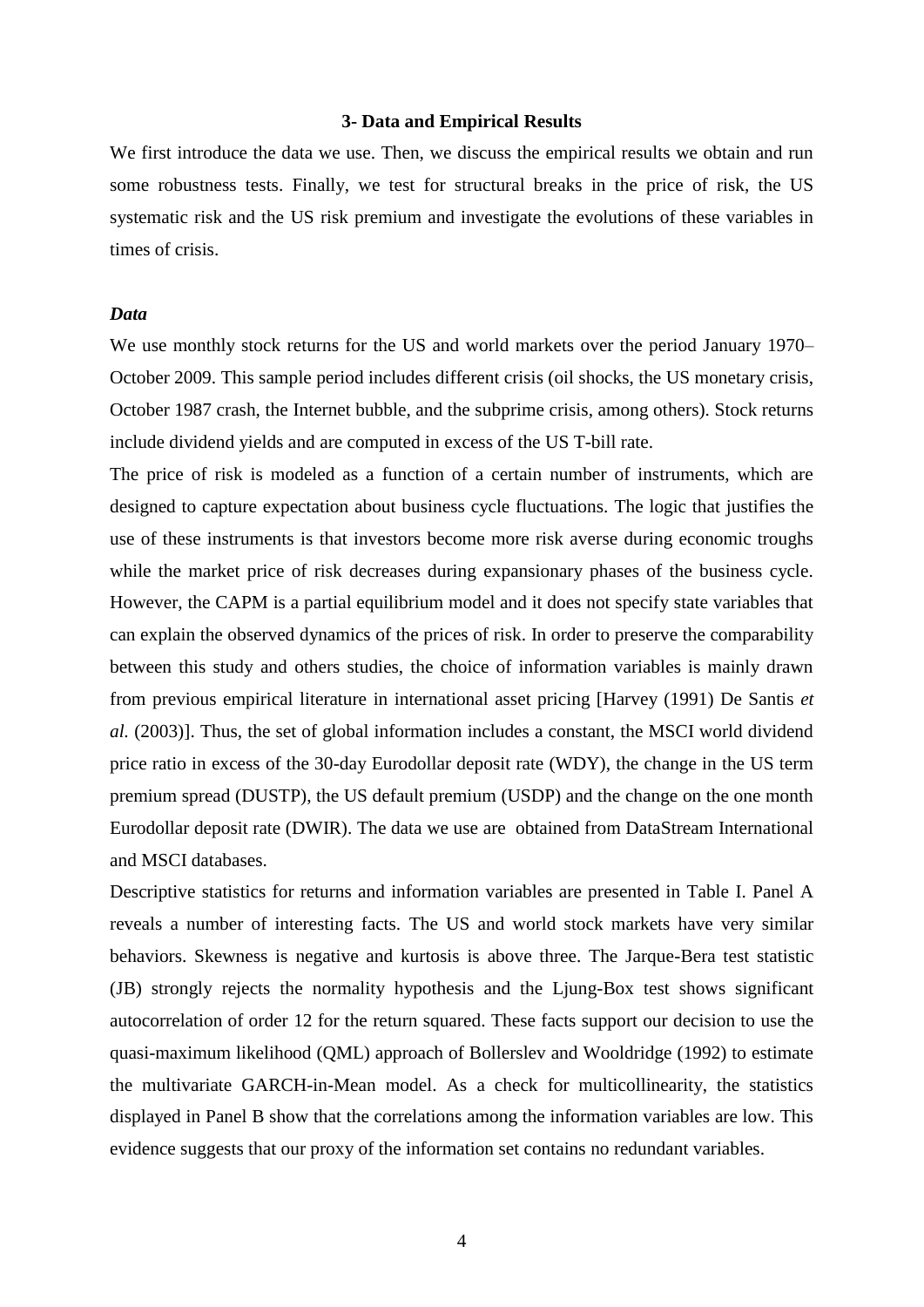# *Estimates results*

Table II contains parameter estimates and diagnostic tests. The ARCH and GARCH coefficients reported in panel B are significant for all assets. This is in line with previous results in the literature. The estimations of the coefficient *a* are relatively small in size, which indicates that conditional volatility does not change very rapidly. However, those of the coefficient *b* are large, indicating gradual fluctuations over time. Panel A shows the mean equation parameter estimates, Panel C presents standardized residual diagnostics and Panel D reports a specification test. Most information variables are significant and the average price of market risk is equal to 2.64 and is highly significant, which is consistent with the findings by earlier studies. On the other hand, the conditional version of the model implies that investors update their strategy using the new available information. Thus, there is no reason to believe that the equilibrium price of risk will stay constant. The robust Wald test for the time-varying parameters in the price of world market risk rejects the null hypothesis at any standard level. Finally, diagnostics of standardized residuals show that compared to returns series, the nonnormality is reduced and there is no residual autocorrelation.

# *Robustness tests*

Next, we consider a number of robustness tests. To address this issue, we estimate an augmented version of the model that includes, in addition to market risk, a country specific constant and the instrumental variables *Z* :

$$
R_{us,t} = \alpha_{us} + \delta_{w,t-1} h_{us,w,t} + \varphi Z_{t-1} + \varepsilon_{us,t},
$$
  
\n
$$
R_{w,t} = \alpha_w + \delta_{w,t-1} h_{wt} + \varepsilon_{w,t},
$$
\n(5)

The inclusion of the country-specific constants can be interpreted as a measure of mild segmentation or as an average measure of other factors that cannot be captured by the model like differential tax treatment. The inclusion of information variables can be interpreted as a way to test whether any predictability is left in these variables after they have been used to model the dynamics of the US risk prices.

The test results are reported in Table III. The Wald test indicates that the country intercepts are not jointly different from zero. On the other hand, the null hypothesis that the coefficients of information variables are jointly equal to zero cannot be rejected at any standard level. Taken together, our findings support the stock market integration hypothesis and show that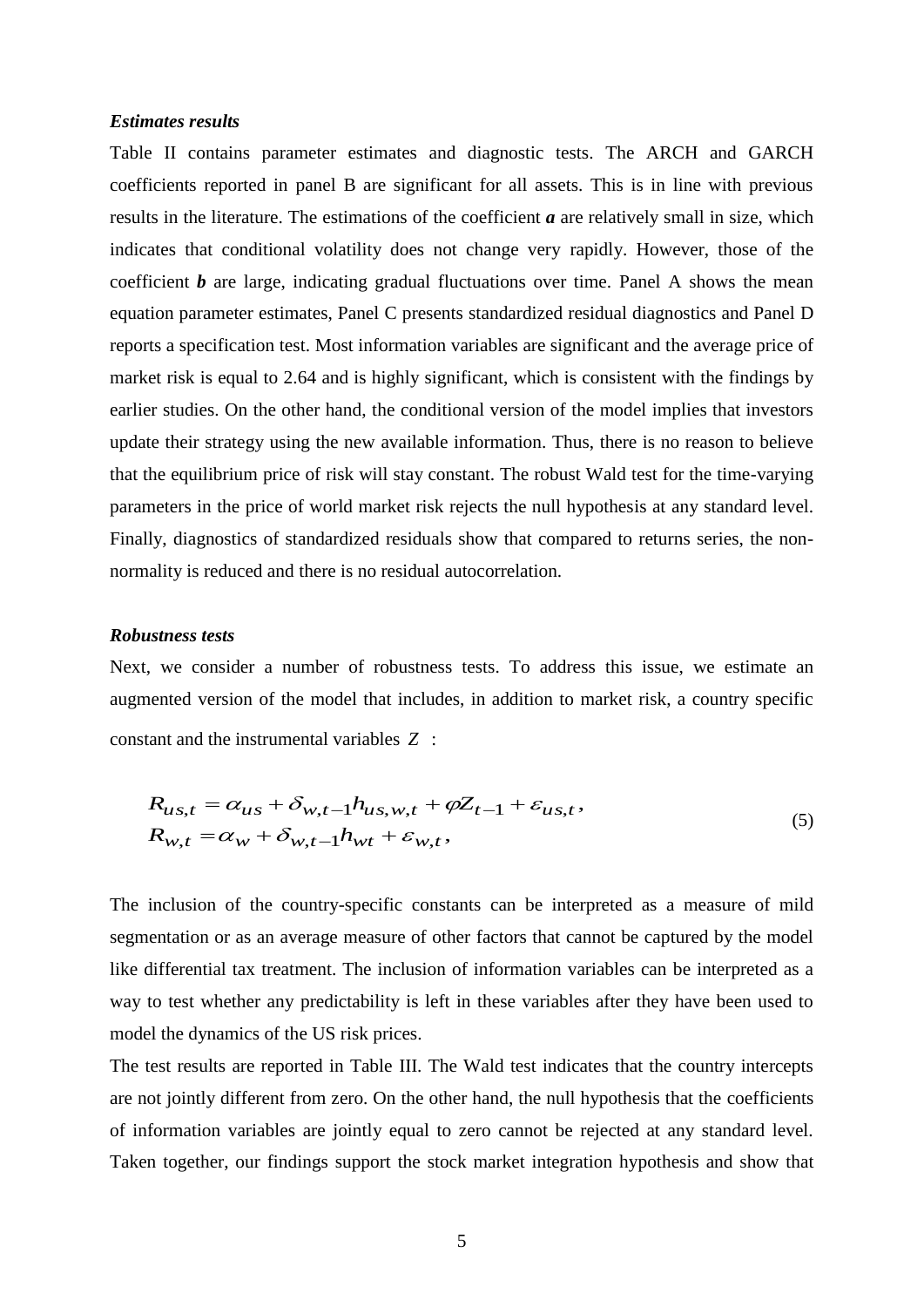the CAPM is suitable for modeling the US stock returns. These results are consistent with the findings of De Santis and Gerard (1997) and Gerard *et al.* (2003).

### *Structural Breaks*

Finally, we explore changes in patterns of the world price of risk, the US systematic risk and the US risk premium. In our framework, fluctuations in the risk premium have two distinct sources: both the covariance of the US with the world market (the US systematic risk,  $Cov(R_{us,t}, R_{w,t} | \Omega_{t-1})$  and the risk price ( $\delta_{w,t-1}$ ) are allowed to vary over time. Figures 1, 2 and 3 plot the time-varying price of risk, US systematic risk and US risk premium respectively. The later (the US risk premium) is defined as follows:  $MRP_{us,t} = \delta_{w,t-1}Cov(R_{us,t}, R_{w,t} | \Omega_{t-1}).$ 

Figure 1 plots the estimated price of world market risk. As in earlier studies, the point estimates are very noisy. Since we are especially interested in the trend in the series, the Hodrick and Prescott (HP) filter is used to separate the short-term components from the longterm component.

Risk averse investors should demand higher expected returns at times of high expected risk in the economy. Thus, at times of uncertainty, the price of risk should be higher than at times of calm, which seems to be confirmed in Figure 1. In fact, the spikes in the conditional price of risk in Figure 1 are associated with the oil crisis (1973-1974), the monetary experiment (1979- 1982), the Gulf wars (1991-2003), crises in emerging markets (1992,1993, 2001) and the terrorist attacks on US (2001). More importantly, the most recent economic and financial crisis (2007-2009) has caused a sharp peak in the world price of risk suggesting a sensible lack of confidence in the future of financial markets. Furthermore, Figure 2 shows that the US systematic risk was higher in periods of previous crisis and that the largest systematic risk was observed during the subprime crisis (2007-2009). Consequently, the US risk premium increased during periods of crisis as shown by Figure 3.

Table IV summarizes the results of the structural break procedure for  $M = 5$  and  $\varepsilon = 0.10$ applied to the world price of risk, the US systematic risk and premium series. The null hypothesis of stability is rejected since the Bai-Perron's test detects breakpoints for the three series. Four break dates are obtained for the world price of risk and the US systematic risk and five break dates for the US risk premium. The detected breaks can be related to important economic crises and facts: oil shocks and the monetary experiment (1979-1982), the Internet bubble (1999-2000), the Gulf war (2003). More interestingly, the last international financial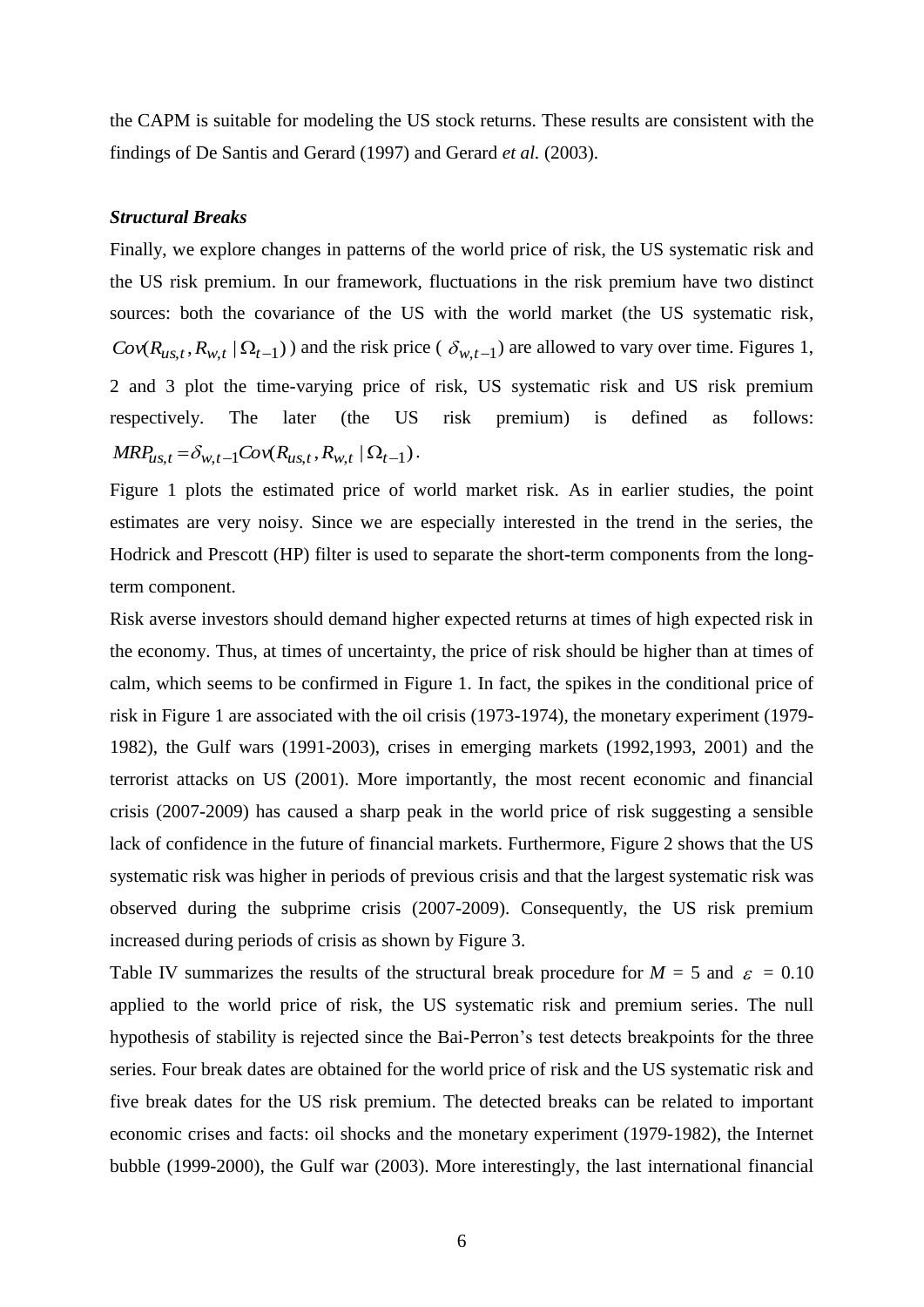crisis (2007-2008) has significantly increased the US risk premium by increasing both the world price of risk (reflecting a lack of confidence in the future of financial markets) and the US systematic risk (reflecting a high instability of financial markets).

# **4- Conclusion**

In this article, we investigate the evolution of the US risk premium over the period: January 1970-November 2009. First, we use a multivariate GARCH-M model and estimate a conditional CAPM with time-varying systematic risk and price of risk. Second, we study the structural breaks in the US risk premium using the Bai and Perron procedure. Finally, we reconciliate between the obtained results and some important facts and economic events. Mainly, our results show that the US risk premium increased significantly in periods of crisis and that the last subprime crisis has had the largest impact on the US risk premium over the last three decades.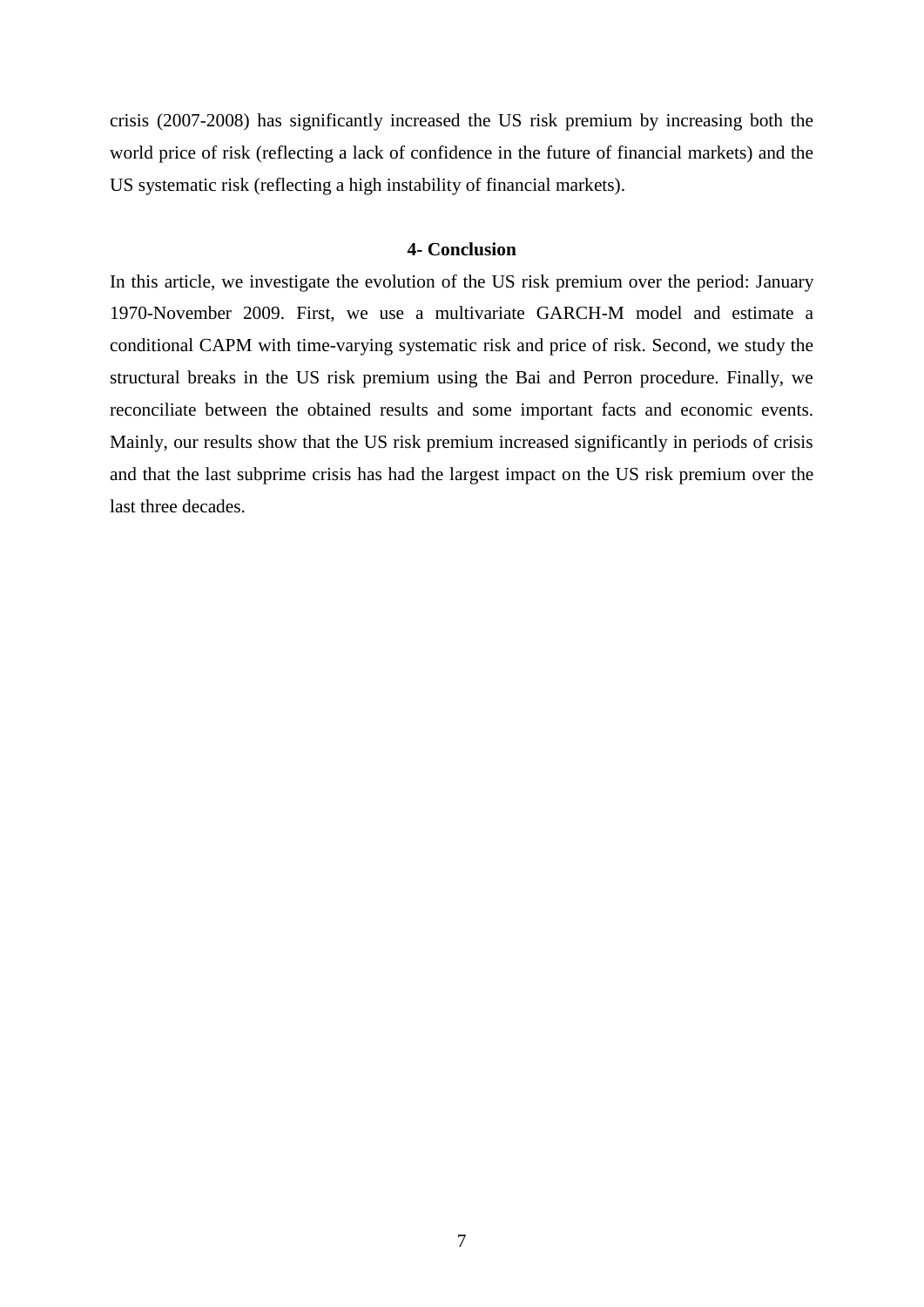# **References**

- Adler, M. and Dumas B., (1983), "International Portfolio Selection and Corporation Finance: A Synthesis", *Journal of Finance* **38**, 925-84.
- Allen, F. and Gale D. (2007), *Understanding Financial Crises*, Oxford University Press.
- Arouri M.H. and Jouini J. (2009), "Analysis of structural breaks in the stock market integration of Mexico into world**",** *Economics Bulletin* **29(2)**, 1394-1406.
- Bai, J. and Perron, P. (1998), "Estimating and testing linear models with multiple structural changes", *Econometrica* **66**, 47-78.
- Bai, J. and Perron, P. (2003), "Computation and analysis of multiple structural change models", *Journal of Applied Econometrics* **18**, 1-22.
- Bollerslev, T. and Wooldrige, J.M. (1992), "Quasi-maximum Likelihood Estimation and Inference in Dynamic Models with Time-Varying Covariances", *Econometric Review* **11**, 143-172.
- Carrieri, F., Errunza, V. and Hogan, K. (2007), "Characterizing world market integration through time", *Journal of Financial and Quantitative Analysis* **42**, 915- 941.
- De Santis, G. and Gerard, B. (1997), "International asset pricing and portfolio diversification with time-varying risk", *Journal of Finance* **52**, 1881-1912.
- De Santis, G., Gerard, B. and Hillion, P. (2003), "The relevance of currency risk in the EMU", *Journal of Economics and Business* **55**, 427-462.
- Gerard, B., Thanyalakpark, K. and Batten, J. (2003), "Are the East Asian markets integrated? evidence from the ICAPM", *Journal of Economics and Business* **55**, 585- 607.
- Greenlaw, M., Jan, H., Anil, K., and Hyun, S. (2008), "Leveraged Losses: Lessons from the Mortgage Market Meltdown", Working paper, US Monetary Policy Forum.
- Harvey C. (1991), "The World Price of Covariance Risk", *Journal of Finance* 46(1), 111-57.
- Jawadi, F. (2009), " Financial Crises, Bank Losses, Risk Management and Audit: What Happened?", *Applied Economics Letters* **19(16)**, 1329-1343.
- MERTON R. (1980), "On estimating the Expected Return on the Market: An Explonary Investigation", *Journal of Financial Economics* **8(4**), 323-361.
- Mian, A. R. and Sufi, A. (2008). "The Consequences of Mortgage Credit Expansion: Evidence from the 2007 Mortgage Default Crisis", Working Paper, University of Chicago.
- Reinhart, C. M. and Rogoff, K. S. (2008). "Is the 2007 U.S. Sub-Prime Financial Crisis so Different? An International Historical Comparison", NBER Working Paper.
- Shiller, J. R. (2008), The Subprime Solution: How Today's Global Financial Crisis Happened, and What to do about it?, Princeton, 196 pages.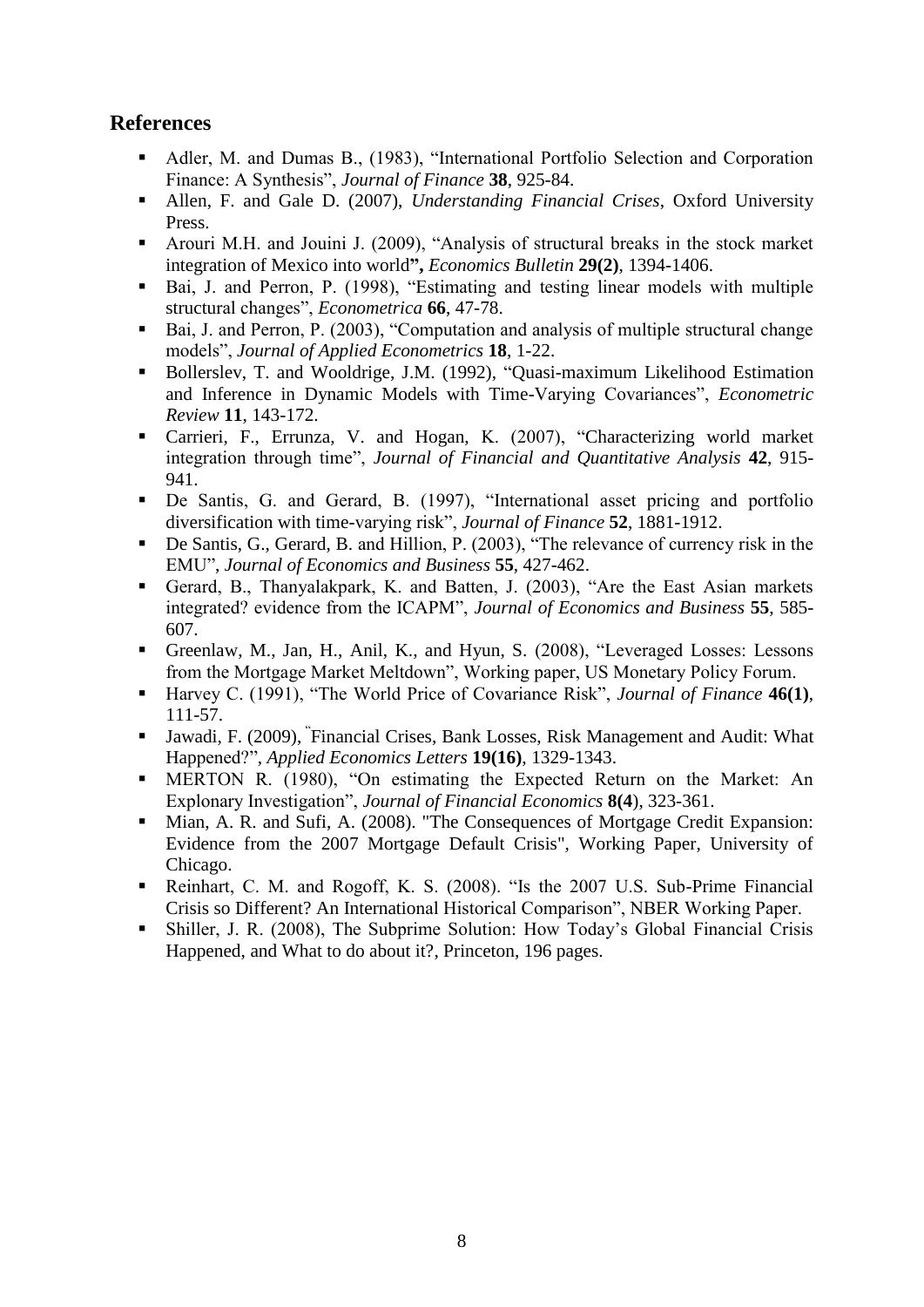# **Table I: Descriptive statistics**

*Monthly equity returns are in US dollar and computed in excess of the T-bill rate. The sample covers the period January 1970 – October 2009. The test for Kurtosis coefficient has been normalized to zero. B-J is the Bera-Jarque test for normality based on excess skewness and Kurtosis. Q is here the Ljung-Box test for autocorrelation of order 12 for the returns and for the returns squared. Global information variables are the MSCI world dividend price ratio in excess of the T-bill rate (WDY), the change in the US term premium spread (DUSTP), the US default premium (USDP) and the change on the one month Eurodollar deposit rate (DWIR).* 

#### **Panel A: Excess returns**

#### **Summary Statistics**

|            | Mean<br>$\frac{6}{6}$ per vear) | Std. Dev.<br>$\frac{6}{6}$ per vear) | <b>Skewness</b> | <b>Kurtosis</b> | B-J     | $Q(z)_{12}$ | $Q(z^2)_{12}$ |
|------------|---------------------------------|--------------------------------------|-----------------|-----------------|---------|-------------|---------------|
| <b>USA</b> | 3.868                           | 54.273                               | $-0.426*$       | $.842*$         | 82.115* | 12.662      | 39.841*       |
| World      | 3.821                           | 52.107                               | $-0.573*$       | $1.727*$        | 85.606* | 21.334**    | 49.329*       |

#### **Unconditional correlations of excess returns**

|        | <b>Mexico</b> | World |
|--------|---------------|-------|
| Mexico | 1.000         |       |
| World  | 0.866         | .000  |

#### **Panel B: Information Variables**

#### **World information variables**

|           | WDY      | <b>DUSTP</b> | <b>USDP</b> | <b>DWIR</b> |
|-----------|----------|--------------|-------------|-------------|
| Mean      | $-3.462$ | 9.009        | 1.114       | $-0.016$    |
| Std. Dev. | 2.880    | 0.525        | 0.475       | 0.507       |

# **Unconditional correlations of conditional variables**

|              | WDY      | <b>DUSTP</b> | <b>USDP</b> | <b>DWIR</b> |  |
|--------------|----------|--------------|-------------|-------------|--|
| WDY          | 1.000    |              |             |             |  |
| <b>DUSTP</b> | 0.011    | 1.000        |             |             |  |
| <b>USDP</b>  | 0.098    | 0.156        | 1.000       |             |  |
| <b>DWIR</b>  | $-0.067$ | $-0.359$     | $-0.091$    | 1.00        |  |
| LDY          | 0.043    | $-0.108$     | $-0.163$    | 0.056       |  |

*Note: \*, \*\* and \*\*\* denote statistical significance at the 1%, 5% and 10%..*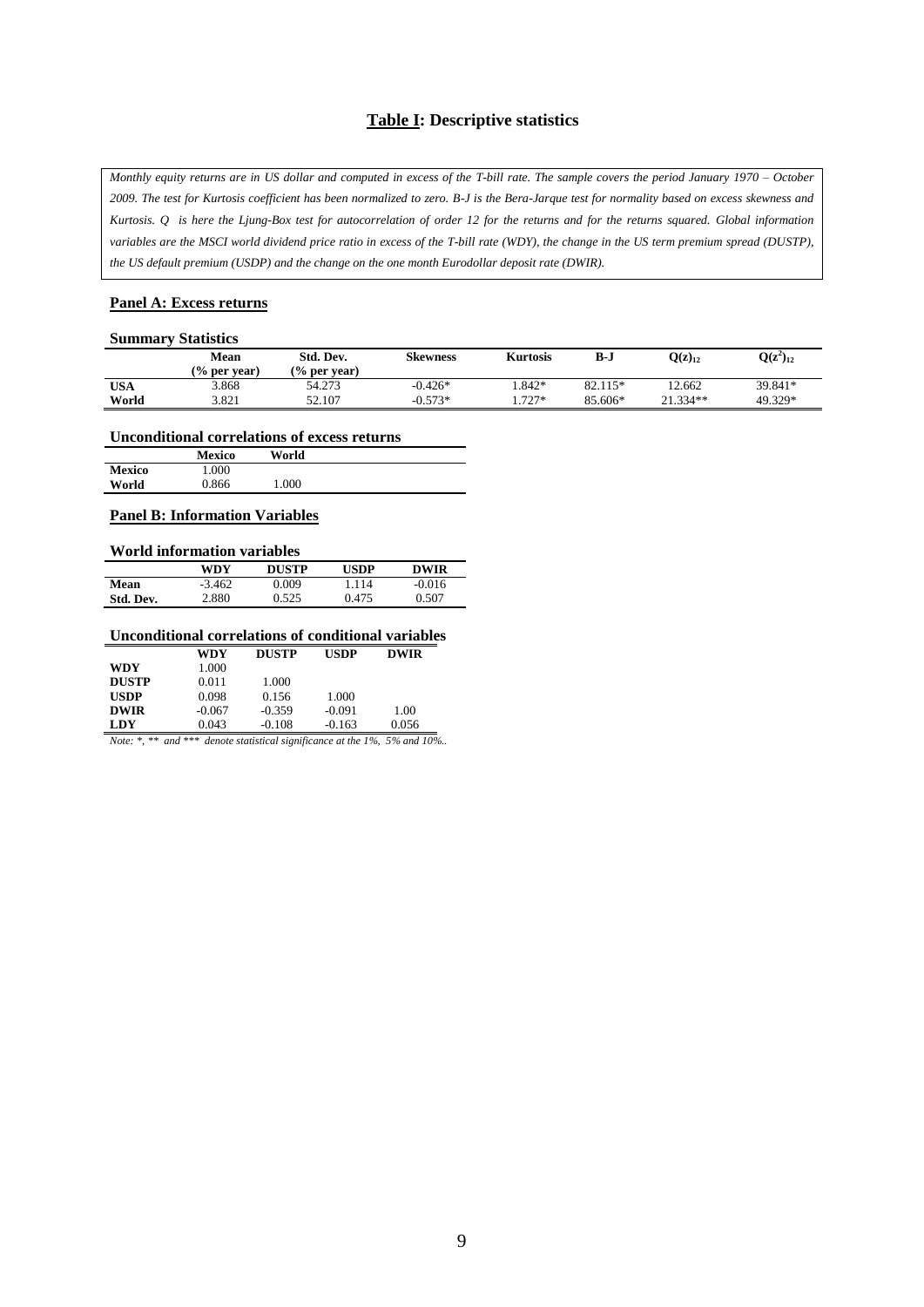# **Table II: QML estimates - Model (2)**

| <b>Panel A: Mean equations</b>                    |            |            |              |             |             |
|---------------------------------------------------|------------|------------|--------------|-------------|-------------|
|                                                   | Const.     | <b>WDY</b> | <b>DUSTP</b> | <b>USDP</b> | <b>DWIR</b> |
| Price of market risk                              | 1.089*     | $0.220*$   | $-0.044$     | $0.251*$    | $-0.615*$   |
|                                                   | (0.025)    | (0.066)    | (0.028)      | (0.041)     | (0.028)     |
| <b>Panel B: GARCH process</b>                     |            |            |              |             |             |
|                                                   | <b>USA</b> | World      |              |             |             |
| $\boldsymbol{A}$                                  | $0.020*$   | $0.055*$   |              |             |             |
|                                                   | (0.008)    | (0.011)    |              |             |             |
| $\boldsymbol{b}$                                  | $0.694*$   | $0.521*$   |              |             |             |
|                                                   | (0.187)    | (0.104)    |              |             |             |
| <b>Panel C: Standardized residual diagnostics</b> | <b>USA</b> | World      |              |             |             |
| <b>Skewness</b>                                   | $-0.422*$  | $-0.569*$  |              |             |             |
| Kurtosis                                          | 1.837*     | 1.586*     |              |             |             |
| J.B.                                              | 82.073*    | 70.025*    |              |             |             |
| $Q(z)_1$                                          | 10.984     | 12.503     |              |             |             |
| $Q(z^2)_{12}$                                     | 12.135     | 10.767     |              |             |             |
| <b>Panel D: Specification test</b>                |            |            |              |             |             |
| <b>Null hypothesis</b>                            |            |            | $\chi^2$     | df          | p-value     |
| Is the price of world risk constant?              |            |            |              |             |             |
| $H_0: \delta_{w, i}=0 \quad \forall j>1$          |            |            | 710.58       | 4           | 0.000       |

*Note: \*, \*\* and \*\*\* denote significance at 1%, 5% and 10%.. QML robust standard errors are in parentheses. Q is the Ljung-Box test for autocorrelation of order 12 for the standardized residuals and for the standardized residuals squared. In order to preserve space, estimates of C are not reported.* 

## **Table III: Robustness tests – Model (5)**

| Null hypothesis                                                                                             | $\gamma^2$ df |   | p-value |
|-------------------------------------------------------------------------------------------------------------|---------------|---|---------|
| Are country-specific constants all equal to zero?<br>$H_0: \ \alpha_i = 0 \quad \forall i$                  | $0.177$ 2     |   | 0.914   |
| Are the local information variable coefficients jointly equal to zero?<br>$H_0: \phi_i = 0 \quad \forall i$ | 1.320         | 4 | 0.861   |

## **Table IV: Dates of significant structural breaks**

| <b>Break Dates</b>     |                   | $T_{\scriptscriptstyle 2}$ | $\sim$<br>$T_3$   | $\cdot$ 4           | 1 <sub>5</sub>    |
|------------------------|-------------------|----------------------------|-------------------|---------------------|-------------------|
| <b>Price of risk</b>   | 1979:12           | 1980:06                    | 1982:08           | 2009:02             |                   |
|                        | [1978:06-1981:03] | $[1980:04-1980:12]$        | [1982:06-1983:04] | [2008:06-2009:07]   |                   |
| <b>Systematic risk</b> | 2000:11           | 2003:07                    | 2008:08           | 2009:05             |                   |
|                        | [2000:06-2000:11] | [2003:06-2003:09]          | [2008:02-2008:12] | $[2009:01-2009:06]$ |                   |
| Risk premimum          | 1979:12           | 1980:08                    | 2008:02           | 2008:11             | 2009:03           |
|                        | [1979:09-1980:02] | [1980:06-1981:04]          | [2007:06-2008:03] | [2008:06-2008:12]   | [2009:02-2009:07] |

*Note: The breakpoint procedure of Bai and Perron (1998, 2003) is based on the Bayesian Information Criteria (BIC). First, we arbitrarily set the maximum number of breaks to be 5. If the effective number of breaks is equal to 5 a higher number of breaks will be chosen. None of our variables has more than 6 breakpoints. 95% confidence intervals are reported into parentheses.*